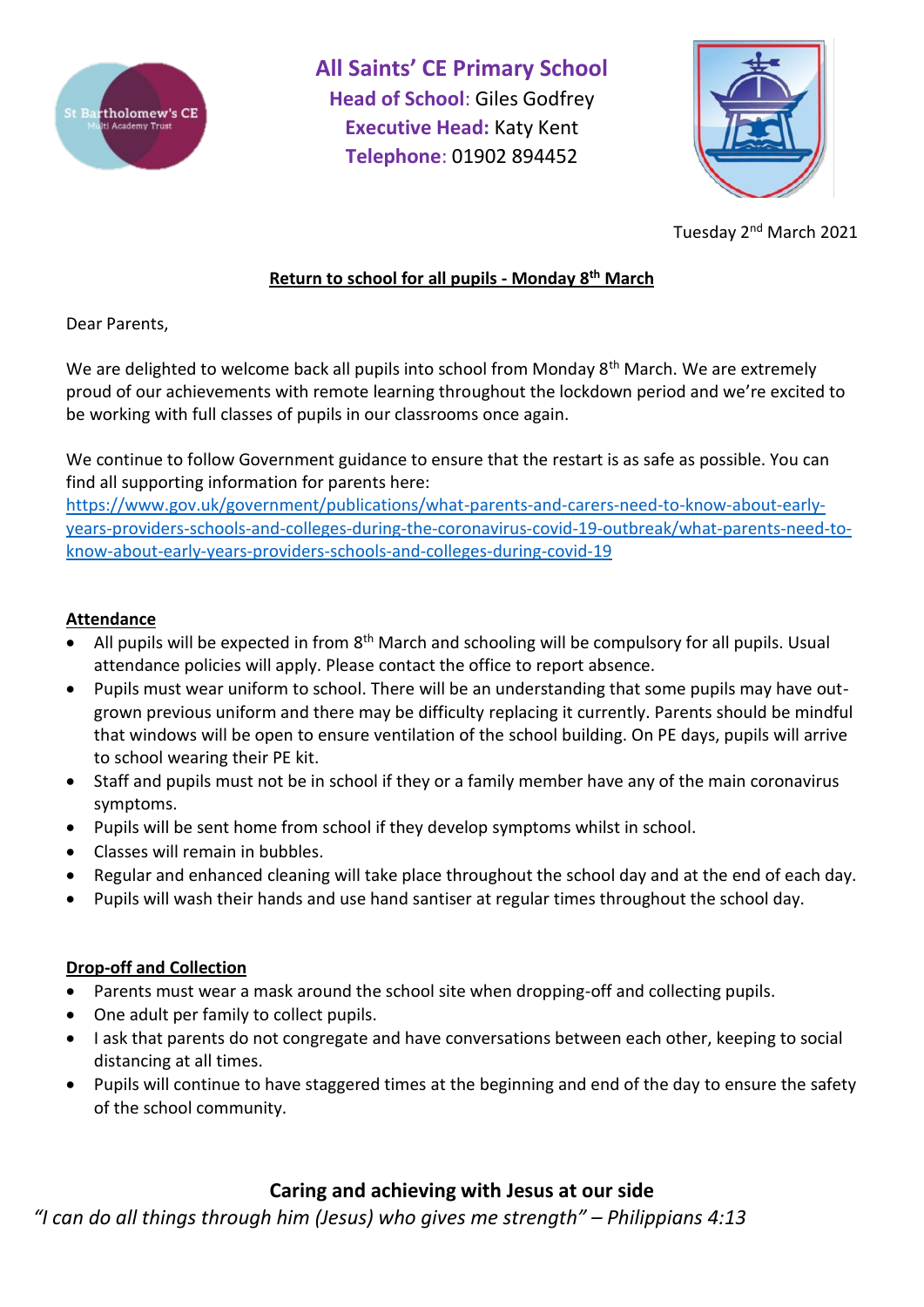



- Please do not arrive before or after the designated times. If you arrive promptly and on time we can restrict numbers of pupils at each gate.
- Pupils must keep to their existing entrance/exit gate to ensure the spread of people around the building.
- Please adhere to parking regulations in School Close and please do not park in the bus stop area congesting the front of school. The Orchard and Pavillion car parks should be used as parking and children should be walked to their respective gate.
- Please collect your youngest child first if you have children with the same home time. Teachers will be supervising up to your arrival at the gate.

| <b>Class</b> |                     | <b>Start of School</b> | <b>End of School</b> | Gate                            |
|--------------|---------------------|------------------------|----------------------|---------------------------------|
|              | Chestnut (Nurs/Rec) | 8.45am                 | 11.45am (am nursery) | <b>School Office Playground</b> |
|              |                     |                        | 3.15 <sub>pm</sub>   |                                 |
| Beech        | (Y1/2)              | 8.45am                 | 3.15 <sub>pm</sub>   | Orchard                         |
| Elm          | (Y3/4)              | 8.55am                 | 3.30 <sub>pm</sub>   | Orchard                         |
| Oak          | Y5/6)               | 8.55am                 | 3.30 <sub>pm</sub>   | KS1 Playground double gate      |

### **Lunch, Milk, Fruit**

- Children are encouraged to have a dinner; however, sandwiches are permitted. I ask that sandwich boxes are fully washable and cleaned every day.
- Pupils will continue to eat in their bubbles in classrooms to ensure safety. Chestnut bubble will be located in the hall. Children can choose from the hot 'grab & go' menu at the beginning of the day, so it is important they know what is on offer. Menus for the following weeks have been included for you.
- Milk and fruit will be available in school for relevant pupils. Please ensure your child has a healthy snack which can be eaten at breaktime.
- Children are able to bring a water bottle to have in class. Please place their name on this.
- Please ensure your child has a coat although we are hoping for sunnier weather it is still often cold outside.

### **PE and Forest School**

| <b>Class</b>        | <b>PE Days</b>                 | <b>Forest School</b> |
|---------------------|--------------------------------|----------------------|
| Chestnut (Nurs/Rec) | <b>Tuesdays and Thursdays</b>  | Summer 1             |
| (Y1/2)<br>Beech     | <b>Tuesdays and Wednesdays</b> | Summer 2             |
| (Y3/4)<br>Elm       | <b>Tuesdays and Thursdays</b>  | <b>Spring 2</b>      |
| (Y5/6)<br>Oak       | <b>Tuesdays and Fridays</b>    | Completed            |

# **Caring and achieving with Jesus at our side**

*"I can do all things through him (Jesus) who gives me strength" – Philippians 4:13*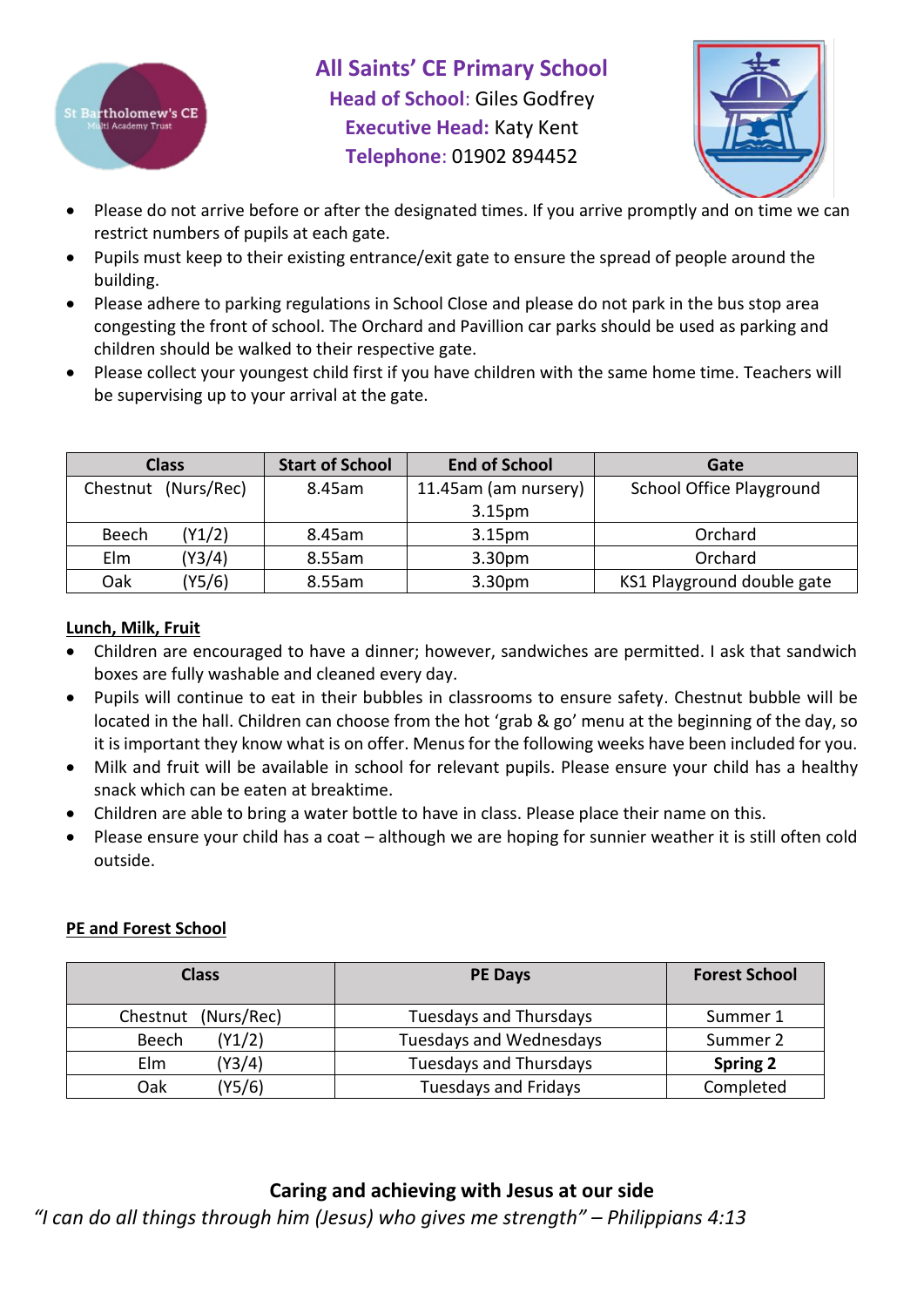



- Pupils must arrive to school in PE kits on designated days. PE kit consists of a blue sweatshirt, joggers and t-shirt. Please wear trainers as lessons will take place outside where appropriate.
- Elm class are currently participating in Forest School. This will always take place on Thursday afternoons so parents will be written to separately to inform you of kit lists and timetable changes before your half term slot.

### **Wrap around care / Out of School Clubs**

- Wrap around care continues to be available for breakfast (7.45-8.45am) and after school (3.15- 5.30pm). Please book this in advance with the school office.
- After-school clubs will begin again during the Summer term, giving children the opportunity to settle back into school again for the next 4 weeks. I will write to parents to outline these opportunities once we are back in school.

### **Risk Assessments and control measures**

- Risk Assessments can be viewed on the school website: [https://www.allsaintstrysull.co.uk/covid-19](https://www.allsaintstrysull.co.uk/covid-19-information) [information](https://www.allsaintstrysull.co.uk/covid-19-information)
- Parents and visitors are only permitted to access the main school office, wearing a face mask. Please phone the office for any information or to make an appointment to see a teacher. Teachers can also be contacted directly through Class Dojo.
- Worship will continue to take place in classrooms.
- Items to and from school will be limited. Pupils should not bring additional items from home into school. This still prevents sweets/cakes for birthdays – we will ensure pupils feel that these have been acknowledged and celebrated.

### **Return of resource packs/reading books**

- Pupils must bring back their clear resource folder containing their whiteboard and home learning exercise book when they return on Monday. These were taken directly from classrooms so they will need these for learning.
- Please return any reading books or library books that may be at home during the lockdown period so that we can continue to supply all pupils with reading texts.

### **Spring Parents Evening**

Parents evenings will take place throughout the week beginning 22<sup>nd</sup> March. Microsoft Teams will once again be used to provide face-to-face virtual appointments. Teachers will be in touch in the following weeks to arrange these appointments with you through Microsoft Forms/Class Dojo.

# **Caring and achieving with Jesus at our side**

*"I can do all things through him (Jesus) who gives me strength" – Philippians 4:13*